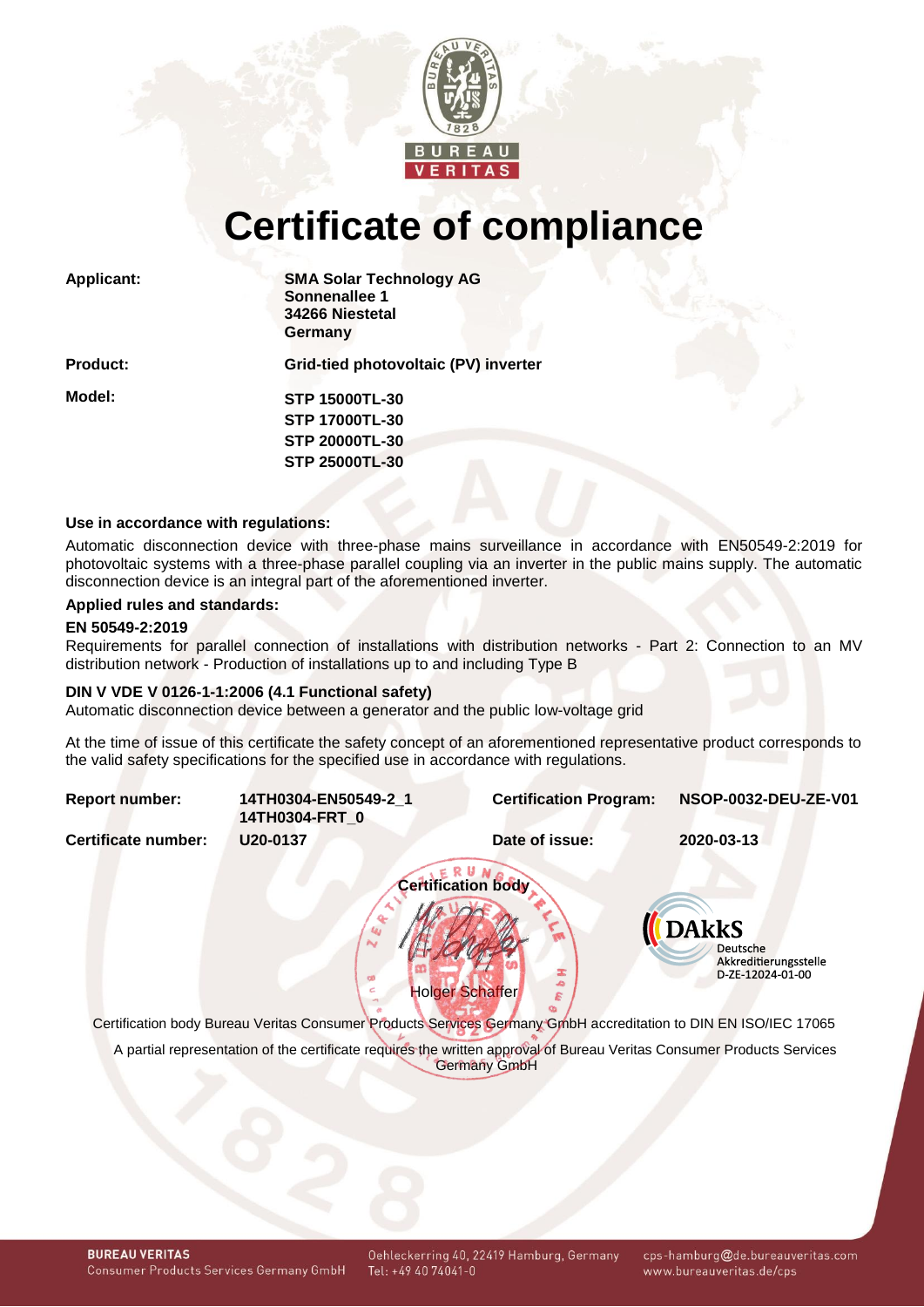

# **Appendix**

#### Extract from test report according to EN 50549-2 **Nr.** [14TH0304-EN50549-2](#page-0-1) 1

# **Nr. [14TH0304-FRT\\_0](#page-0-2)**

| Type Approval and declaration of compliance with the requirements of EN 50549-2. |                                                                        |                |                |                |  |  |  |  |
|----------------------------------------------------------------------------------|------------------------------------------------------------------------|----------------|----------------|----------------|--|--|--|--|
| Manufacturer / applicant:                                                        | SMA Solar Technology AG<br>Sonnenallee 1<br>34266 Niestetal<br>Germany |                |                |                |  |  |  |  |
| <b>Micro-generator Type</b>                                                      | Grid-tied photovoltaic inverter                                        |                |                |                |  |  |  |  |
|                                                                                  | STP 15000TL-30                                                         | STP 17000TL-30 | STP 20000TL-30 | STP 25000TL-30 |  |  |  |  |
| MPP DC voltage range [V]                                                         | $240 - 800$                                                            | $275 - 800$    | $320 - 800$    | $390 - 800$    |  |  |  |  |
| Input DC voltage range [V]                                                       | $240 - 1000$                                                           | $275 - 1000$   | $320 - 1000$   | $390 - 1000$   |  |  |  |  |
| Input DC current [A]                                                             | nom. 2 x 16 max. 2 x 33                                                |                |                |                |  |  |  |  |
| <b>Output AC voltage [V]</b>                                                     | 400 3 / N / PE @ 50 / 60 Hz                                            |                |                |                |  |  |  |  |
| <b>Output AC current [A]</b>                                                     | 29                                                                     | 29             | 29             | 36,2           |  |  |  |  |
| <b>Output power [kVA]</b>                                                        | 15                                                                     | 17             | 20             | 25             |  |  |  |  |
| <b>Firmware version</b>                                                          | Beginning with V03.10.04.R                                             |                |                |                |  |  |  |  |
| <b>Measurement period:</b>                                                       | 2019-12-27 to 2020-02-26                                               |                |                |                |  |  |  |  |

#### **Description of the structure of the power generation unit:**

The power generation unit is equipped with a PV and line-side EMC filter. The power generation unit has no galvanic isolation between DC input and AC output. Output switch-off is performed with single-fault tolerance based on two series-connected relays in each line and neutral. This enables a safe disconnection of the power generation unit from the network in case of error.

# **Setting of the interface protection:**

| <b>Parameter</b>                         | Min.<br>disconnection<br>time                                           | Max.<br>disconnection<br>time | Min. operate<br>value | Max. operate<br>value | <b>Standard set</b><br>value                  |
|------------------------------------------|-------------------------------------------------------------------------|-------------------------------|-----------------------|-----------------------|-----------------------------------------------|
| Over voltage (stage 1) <sup>a</sup>      | 0.1s                                                                    | 100s                          | 1.0V <sub>n</sub>     | 1,2V <sub>n</sub>     | $0.2s/1.2V_n$                                 |
| Over voltage (stage 2)                   | 0,1s                                                                    | 5s                            | 1.0V <sub>n</sub>     | 1.3V <sub>n</sub>     | $0,1s/1,25V_n$                                |
| Under voltage (stage 1)                  | 0,1s                                                                    | 100s                          | $0,2V_n$              | 1,0V <sub>n</sub>     | $10s/0, 2V_n$                                 |
| Under voltage (stage 2)                  | 0.1s                                                                    | 5s                            | $0,2V_n$              | 1,0V <sub>n</sub>     | $3s/0,8V_n$                                   |
| Over frequency                           | 0.1s                                                                    | 100s                          | 1.0f <sub>n</sub>     | $1,04f_n$             | $0.1$ s/1,03f <sub>n</sub>                    |
| Over frequency (stage 1)                 | 0,1s                                                                    | 5s                            | 1.0f <sub>n</sub>     | $1,04f_{n}$           | $0,1s/1,03f_n$                                |
| Under frequency                          | 0,1s                                                                    | 100s                          | 0,94f <sub>n</sub>    | $1,04f_n$             | $0,1s/0,95f_n$                                |
| Under frequency (stage 2)                | 0,1s                                                                    | 5s                            | $0.94f_{n}$           | $1,04f_n$             | $0,1s/0,95f_n$                                |
| Reconnection settings for voltage        | 0,85Vn min, 1,1Vn max<br>Adjustment range Min: 0-1Vn, Max:1-2Vn         |                               |                       |                       | $0,85Vn$ (195,5V) ≤<br>$V \le 1,10V_n (253V)$ |
| Reconnection settings for frequency      | 49,5Hz min,50,2Hz max<br>Adjustment range: Min: 44-60 Hz, Max: 50-66 Hz |                               |                       |                       | $49.5$ Hz ≤ f ≤<br>50,1Hz                     |
| Reconnection time                        | 60s<br>Adjustment range: 0-6000s                                        |                               |                       |                       | $\geq 60s$                                    |
| Active power gradient after reconnection | 10%<br>Adjustment range: 1-10000%                                       |                               |                       |                       | 10%PEmax / per<br>minute                      |
| Permanent DC-injection                   | 0,5% of rated inverter output current                                   |                               |                       |                       |                                               |
| Loss of mains according EN 62116 (LoM)   | 2s                                                                      |                               |                       |                       |                                               |